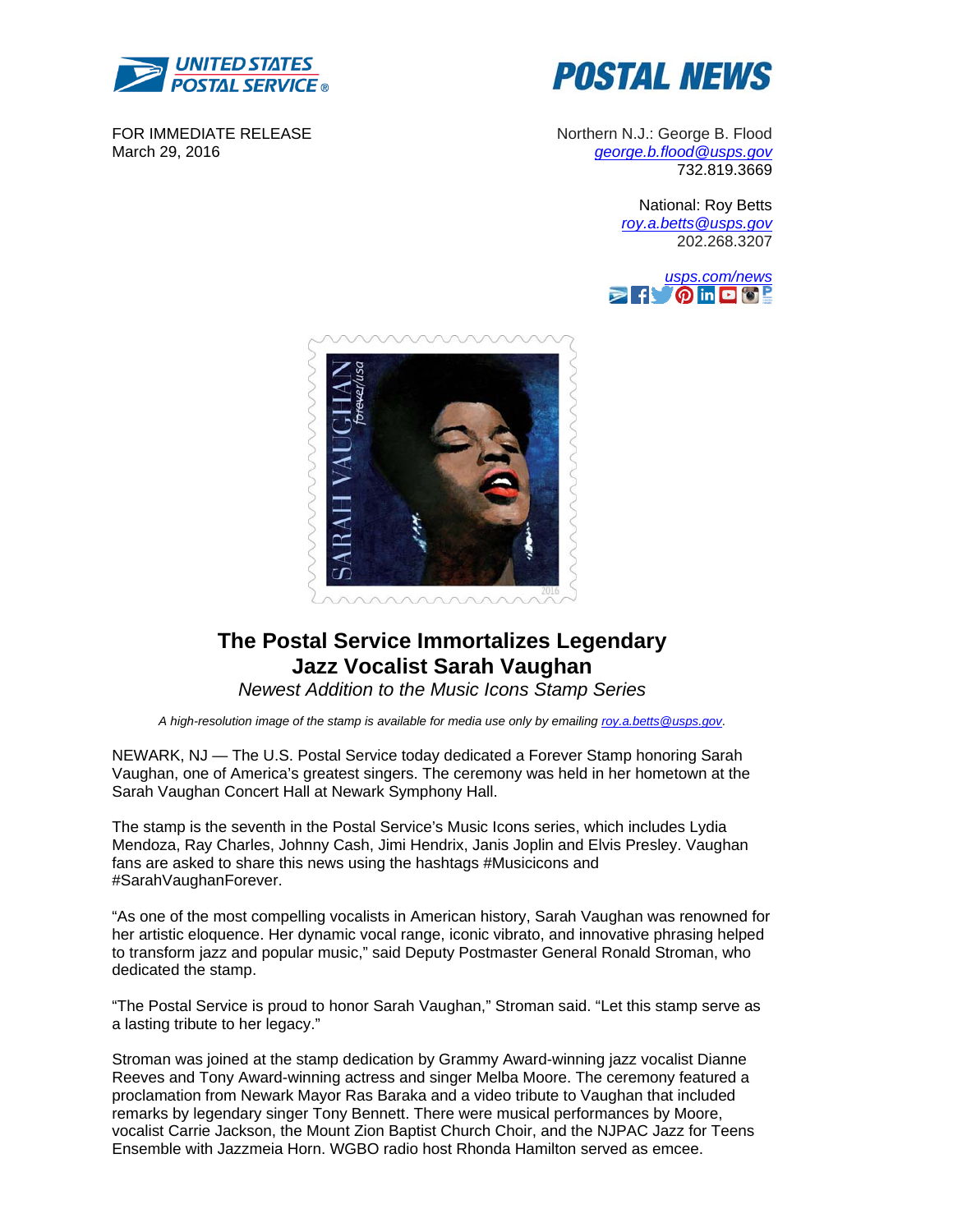The stamp event was co-sponsored by *Newark Celebration 350*, which commemorates the city's rich history by celebrating the talents of its citizenry.

The stamp features an oil painting of Vaughan in performance based on a photograph shot in 1955 by Hugh Bell. The stamp pane is designed to resemble a vintage 45 rpm record sleeve. One side of the pane includes the stamps and a brief text about Vaughan's career with the image of a sliver of a record seeming to peek out of the top of the sleeve. A larger version of the art featured on the stamp, the logo for the Music Icons series, and a list of some of Vaughan's most popular songs appear on the reverse side. Art director Ethel Kessler designed the stamp and the stamp pane with art created by Bart Forbes.

Resonance Records with the cooperation of National Public Radio (NPR) also announced the release of Sarah Vaughan – Live At Rosy's, New Orleans on March 25, 2016. The deluxe 2-CD set is comprised exclusively of newly discovered recordings by Ms. Vaughan capturing the legendary jazz singer's live performance at Rosy's Jazz Club on May 31, 1978.

Customers may purchase the Sarah Vaughan Forever stamp at *usps.com/stamps*, at the *Postal Store usps.com/shop*, by calling 800-STAMP24 (800-782-6724) and at Post Offices nationwide. A variety of stamps and collectibles also is available at *ebay.com/stamps*.

### **Sarah Vaughan Profile**

Sarah Vaughan was born on March 27, 1924, in Newark, New Jersey. Her father was a carpenter; her mother, a laundress. Their daughter's musical talent was nurtured in church. After taking piano lessons for several years, she became an accomplished pianist. When she began playing organ to accompany other singers, she later remembered, she felt like she wanted to sing, too.

Singing with the church choir, she revealed her glorious vocal talent. Her voice ranged over three octaves, and she exercised virtuosic control over it; swooping from high to low and back, she could stretch a single syllable into several. She was still in her teens when she won an amateur contest at the famed Apollo Theater in Harlem in 1942. Singer Billy Eckstine, who saw her perform there, recommended her to his employer, the pianist Earl "Fatha" Hines. In spring 1943, she returned to the Apollo as a professional vocalist and second pianist with Hines and his band. When Eckstine departed months later to form his own band, she soon joined him.

Many of the greatest jazz musicians of the day played with Hines and Eckstine, including saxophonist Charlie Parker and trumpeter Dizzy Gillespie, masters of the emerging bebop style. Vaughan's musicianship matched that of the supremely talented artists around her. With her talent for melodic and rhythmic improvisation and exceptionally skillful phrasing, her singing incorporated many of their techniques. Her classic recordings with Gillespie and Parker include "Lover Man" and "Mean to Me."

Listeners frequently note that she used her voice as an instrument, and Vaughan herself claimed that her style was not modeled after any singer but rather after the "horn-tooters." After about a year with Eckstine, with whom she remained friendly for life, Vaughan embarked on a solo career.

She soon became internationally famous. Early in her career, she signed a contract with Columbia Records, and then with Mercury, where she was able to record pop songs on the parent label and jazz on a subsidiary. Her hits in the 1950s included "Whatever Lola Wants," "Make Yourself Comfortable" and "Broken-Hearted Melody." One of her biggest fans, radio and TV host Dave Garroway nicknamed her "the Divine One," and it caught on. Partly due to her stage manner, she was also called "Sassy" or "Sass."

In 1974, Vaughan was invited to sing for American President Gerald Ford and the president of France, Valéry Giscard d'Estaing, who were meeting on the West Indian island of Martinique. Her other honors include an honorary doctorate of fine arts from Northwestern University, awarded in 1978; the Grammy award for best jazz vocal performance in 1982 for "Gershwin Live!" with Michael Tilson Thomas conducting the Los Angeles Philharmonic; and the Grammy for Lifetime Achievement in 1989. She was also the winner of several polls conducted by "DownBeat" and other magazines asking readers to name their favorite performers.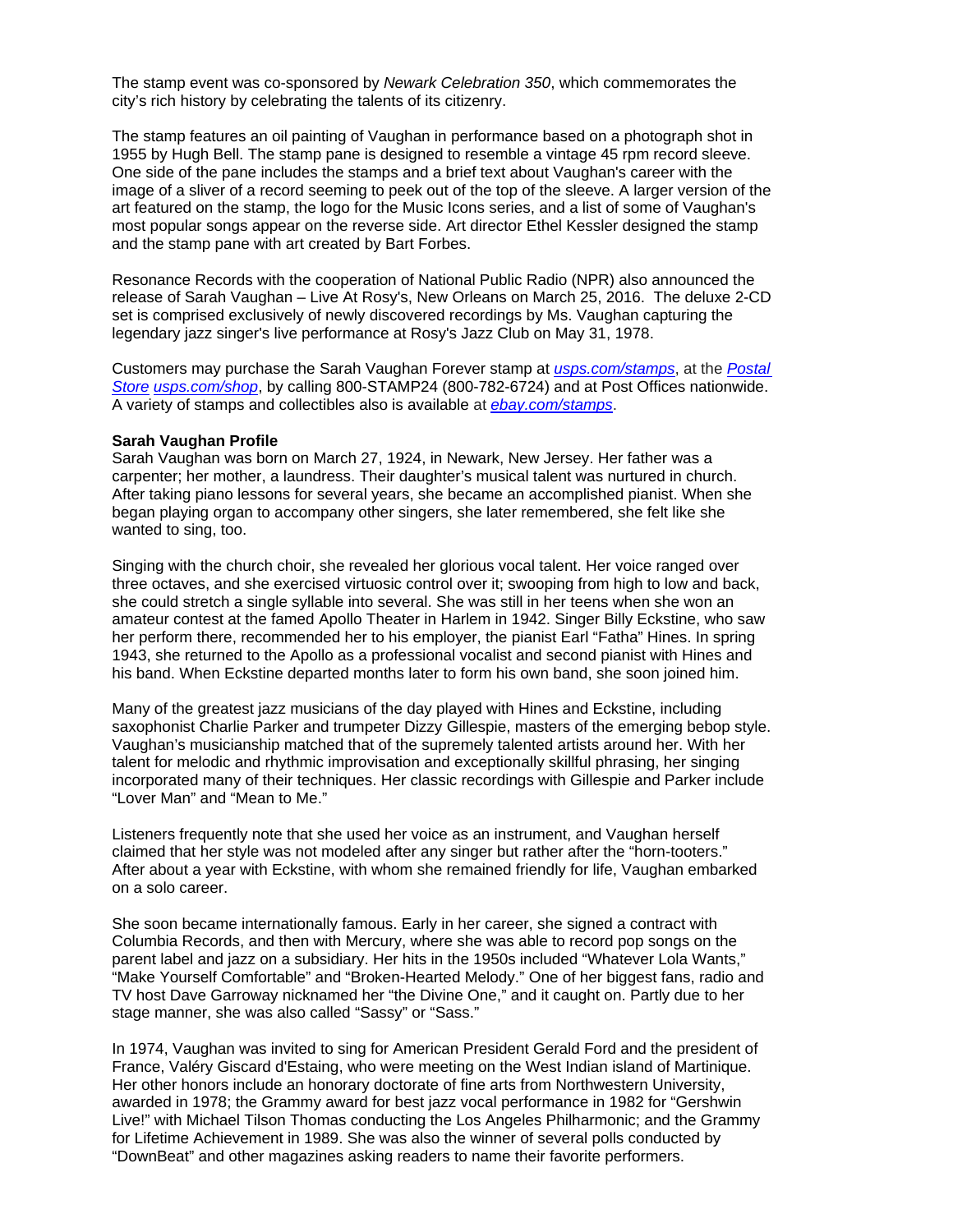Vaughan frequently toured with a trio — piano, bass, and drums — but was sometimes backed by a symphony orchestra. Later in her career, Stephen Sondheim's "Send in the Clowns" became one of her signature tunes, in a tour de force performance that blended the pop, jazz and operatic sides of her musical personality. Her range was such that she sometimes sang "Misty" as, in effect, a duet with herself, beginning in her girlish register and then moving into the voice of a suave baritone crooner.

Almost 50 years after making her professional debut, Sarah Vaughan died on April 3, 1990. She is beloved by fans and professional musicians alike, including Dianne Reeves, Anita Baker and Joni Mitchell.

### **Ordering First-Day-of-Issue Postmarks**

Customers have 60 days to obtain first-day-of-issue postmarks by mail. They may purchase new stamps at local Post Offices, at the Postal Store *usps.com/shop* or by calling 800-STAMP-24. They should affix the stamps to envelopes of their choice, address the envelopes to themselves or others and place them in envelopes addressed to:

Sarah Vaughan Stamp U.S. Postal Service 2 Federal Reserve Newark, N.J. 07102

After applying the first-day-of-issue postmark, the Postal Service will return the envelopes through the mail. There is no charge for postmarks up to a quantity of 50. For more than 50, customers are charged 5 cents each. All orders must be postmarked by May 29, 2016.

## **Ordering First-Day Covers**

The Postal Service also offers first-day covers for new stamps and stationery items postmarked with the official first-day-of-issue cancellation. Each item has an individual catalog number and is offered in the quarterly *USA Philatelic* catalog, online at *usps.com/shop* or by calling 800-782- 6724. Customers may request a free catalog by calling 800-782-6724 or writing to:

U.S. Postal Service Catalog Request PO Box 219014 Kansas City, MO 64121-9014

## **Philatelic Products**

There are eight philatelic products for this stamp issue: 586406, Press Sheet with Die-cut, \$70.56 (print quantity 1,200). 586410, Keepsake, \$9.95. 586416, First-Day Cover, \$0.93. 586418, First-Day Cover Full Pane, \$10.34. 586419, Cancelled Full Pane, \$10.34. 586421, Digital Color Postmark, \$1.64. 586424, Framed Art, \$39.95. 586430, Ceremony Program, \$6.95.

Many of this year's other stamps may be viewed on Facebook at *facebook.com/USPSStamps* or via Twitter *@USPSstamps*.

The Postal Service receives no tax dollars for operating expenses and relies on the sale of postage, products and services to fund its operations.

# # #

**Please Note:** For broadcast quality video and audio, photo stills and other media resources, visit the USPS Newsroom at *about.usps.com/news/welcome.htm*.

For reporters interested in speaking with a regional Postal Service public relations professional, please go to *about.usps.com/news/media-contacts/usps-local-media-contacts.pdf.* Follow us on Twitter (*twitter.com/usps),*